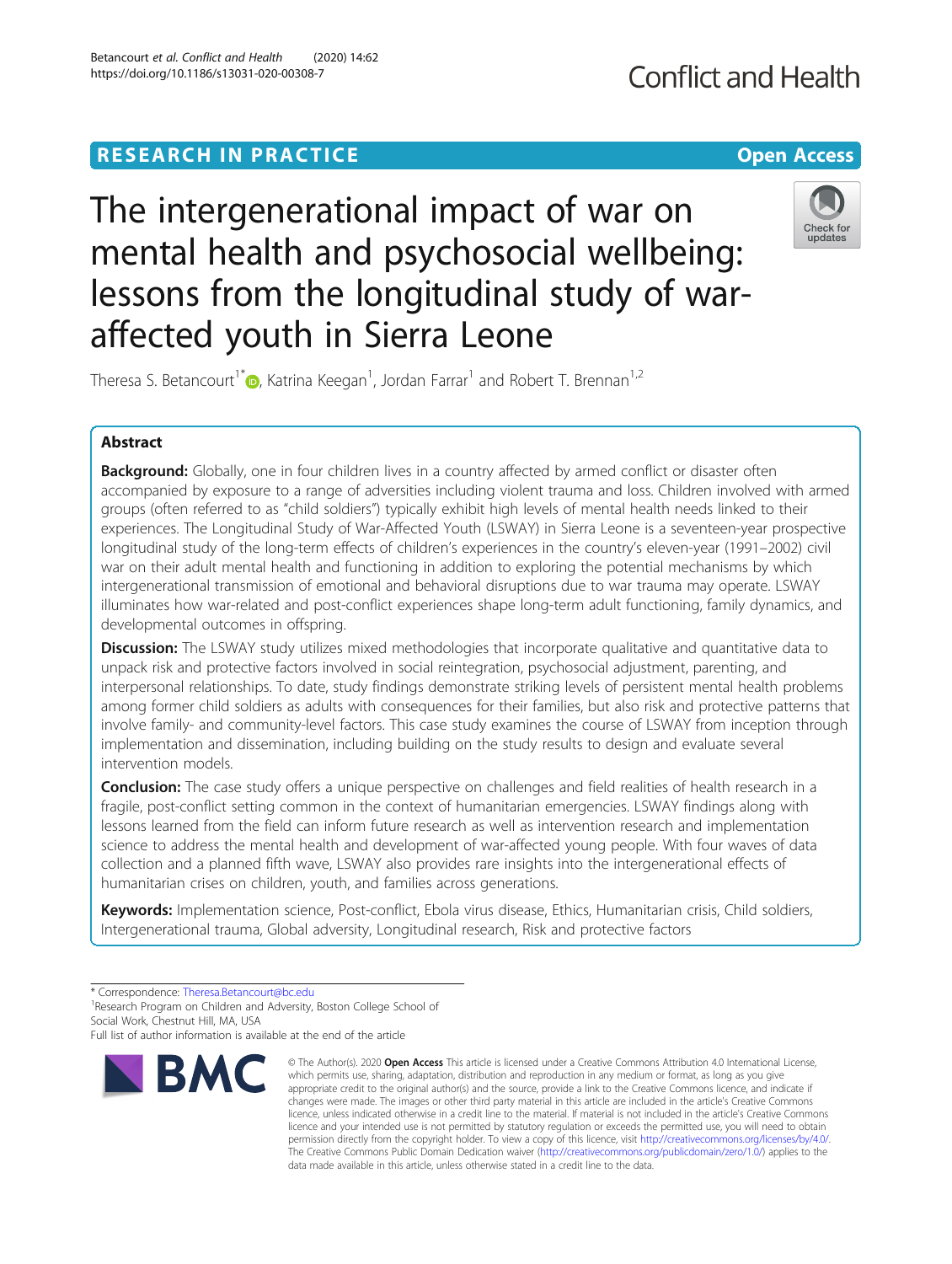## Background

### Humanitarian context

One in four children lives in a country affected by conflict or disaster [[1\]](#page-6-0). War-affected children often face adversities such as forced family separation, loss of access to school and healthcare, insecure access to food and shelter, and displacement from homes and communities [[2\]](#page-6-0). In some of the world's most violent armed conflicts, the exploitation of children by armed groups has increased in recent years [[3\]](#page-6-0). Children involved with armed groups are at heightened risk for mental health problems including depression, anxiety, and posttraumatic stress disorder (PTSD) [\[4](#page-6-0)–[6](#page-7-0)]. Former child soldiers often face stigma and lack family and community acceptance upon returning home [[7\]](#page-7-0).

Like many of today's West African countries, Sierra Leone was exploited during the transatlantic slave trade. During the American Revolutionary War, the British offered freedom to slaves who supported their cause. Following their outlawing of slavery in 1807, the British brought captives from captured slaves ships to Sierra Leone, which became a British Colony and Protectorate in 1808, gaining its independence in 1961. Eleven years of civil war (1991–2002) left Sierra Leone with weakened community structures, insufficient social services and dramatically under-functioning systems of education and healthcare. The Ebola virus disease (EVD) outbreak from 2014 to 2015 and mudslides from 2017 wreaked further havoc.

Limited mental health care personnel, inadequate funding for mental health interventions and treatment, and stigma of mental health problems present significant barriers to accessing care in Sierra Leone. The effects of trauma from living through conflict, epidemics, and natural disasters are long-lasting and may be transmitted intergenerationally [\[8](#page-7-0), [9](#page-7-0)].

### Research study

The Longitudinal Study of War-Affected Youth (LSWA Y) is a prospective longitudinal intergenerational study of male and female former child soldiers who participated in Sierra Leone's civil war. The study began following the end of conflict in 2002 with the goal of illuminating risk and protective factors shaping social reintegration and psychosocial adjustment over time. As the cohort has aged into young adulthood, LSWAY data have contributed to understanding how war experiences and post-conflict hardships impact adult functioning, family dynamics such as parenting and intimate partner relationships, and developmental outcomes in offspring.

LSWAY began as a collaboration between researchers and a large international nongovernment organization (NGO). Surveys were developed in collaboration with local NGOs and community advisory boards (CABs).

Data were collected at four time points (T1: 2002, T2: 2004, T3: 2008, T4: 2016/2017) determined by funding and access dynamics (Fig. [1\)](#page-2-0). At baseline, subjects aged 10–17 who were involved with the Revolutionary United Front (RUF) or other armed groups, who had been referred to Disarmament, Demobilization, and Reintegration (DDR) programs and were on the roster of a collaborating interim care center serving five districts (Bo, Kenema, Kono, Moyamba, and Pujehun) were invited to participate in the study  $(n = 259)$ . A random door-to-door survey of youth of similar age not served by DDR programs  $(n = 136)$  was administered in the same five regions. Additional self-reintegrated youth were added at T2 from an NGO outreach list from the Makeni region which was the last to be released from rebel control ( $n = 127$ ). The cohort's caregivers were included from T2 onward and their intimate partners and children were added at T4.

All participants were interviewed in Sierra Leone Krio, the most widely spoken language, by trained Sierra Leonean research assistants (RAs). Basic demographic information was collected as well as length of involvement with armed groups, war-related violence exposures, and standardized scales of psychosocial adjustment developed and validated for use among former child soldiers in Sierra Leone [[10\]](#page-7-0). The survey also included questions about family configuration and relationships, community acceptance, social support, access to educational and skills-training opportunities, and family socioeconomic status upon return. Follow-up surveys at all waves repeated these baseline measures. At T2, measures were added to examine social capital, stigma/ discrimination, high-risk behavior, civic participation, post-conflict hardships, and a more detailed inventory of war trauma. At T4 89%  $(n = 352)$  of the sample of former child soldiers were reassessed. At T4, intimate partner violence, parenting and child well-being measures were added. See Additional file [1](#page-6-0) for a list of measures used with index subjects and their offspring.

Most of the sample was forced into the RUF (87%,  $n =$ 460; male = 354, female = 106) at a mean age of 10.9 years and remained an average of 3.3 years. Twenty-five percent  $(n = 131)$  reported killing or injuring others  $(male = 104, female = 27), 71% (*n* = 377) reported witness$ sing violence (male = 281, female = 96), and 66% ( $n =$ 351) reported having been a victim of violence (male = 89, female = 262) during the war. Ten percent  $(n = 51)$ reported being raped during the war (male  $= 15$ , female  $=$ 36) and 23% ( $n = 123$ ) reported having a parent die during the war (male =  $86$ , female =  $37$ ).

Long-term mental health outcomes of former child soldiers were shaped by war experiences and postconflict factors [\[11](#page-7-0)–[14\]](#page-7-0). Lower levels of prosocial behavior were associated with having killed or injured others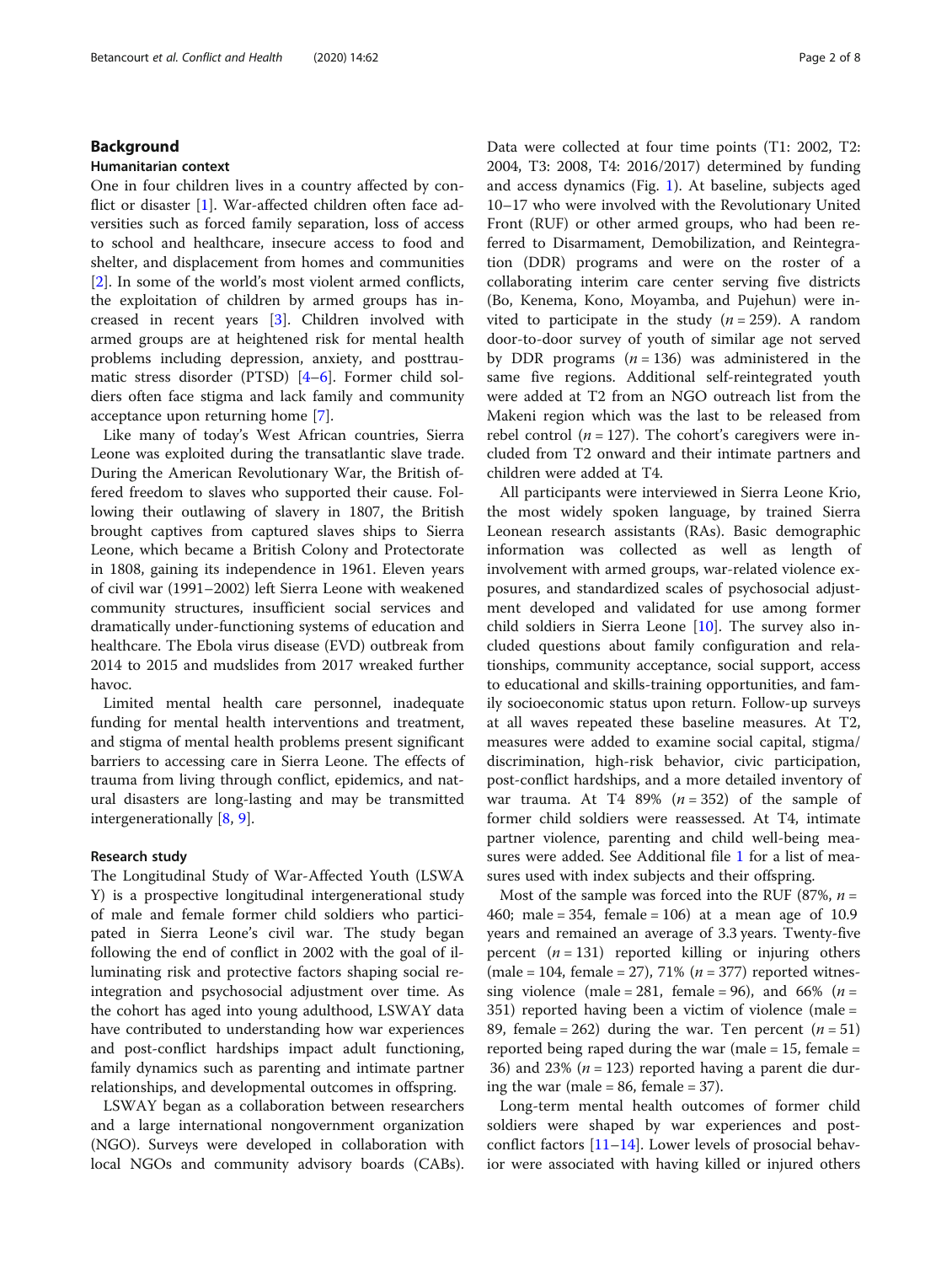<span id="page-2-0"></span>Betancourt et al. Conflict and Health (2020) 14:62 Page 3 of 8



during wartime and with experiencing social stigma after the war. Those who reported having been raped exhibited heightened post-war anxiety and depression. Worsening anxiety and depression over time were also closely related to being involved in fighting forces at a younger age and to post-conflict social and economic hardships.

At T4, 47% exceeded the threshold for anxiety/depression and 28% exceeded the likely PTSD threshold [\[14](#page-7-0)]. Using latent class trajectory modeling, three groups were identified based on changes in stigma and family/community acceptance; "Improving Social Integration" fared nearly as well as the "Socially Protected." The "Socially Vulnerable" group, who experienced the highest sustained stigma and lowest community and family acceptance, had increased risk of anxiety/depression above the clinical threshold, possible PTSD, and were around three times more likely to attempt suicide.

Initial analyses of the intergenerational data indicate correlations between parental emotion dysregulation and that of offspring. A future fifth wave of data collection proposes to investigate the mechanisms by which intergenerational effects may arise including exploration of clinical and biological data that may be collected ethically and with cultural sensitivity as well as collection of observational assessments to push beyond the limitations of self-report survey data.

# **Discussion**

### Scientific importance of this research

Research on war-affected populations is often crosssectional which limits insight into how former child soldiers fare as adults. More mixed-method work is needed to understand what resilience and healthy social functioning look like in varied contexts and cultures [\[15](#page-7-0)]. Finally, most research on former child soldiers has focused on exposure to war-related violence without exploring how post-conflict factors, such as ongoing hardships, stigma, and family and community acceptance influence long-term adjustment and life outcomes [\[14\]](#page-7-0).

LSWAY addresses these gaps and is the first longitudinal/intergenerational research in sub-Saharan Africa to examine the role of post-conflict factors in shaping the mental health and social reintegration of male and female former child soldiers over time [\[16](#page-7-0), [17\]](#page-7-0). The research has helped to advance a mixed-methods approach to understanding local terms for mental health related problems [\[18](#page-7-0)] and protective processes and resources that might be leveraged by intervention models. LSWAY findings have also informed the development of evidence-based interventions, including the Youth Readiness Intervention (YRI), a group mental health treatment with demonstrated effectiveness for addressing emotion dysregulation, interpersonal skills, and improving functioning among war-affected youth [[19](#page-7-0)–[21](#page-7-0)] and later Youth FORWARD (NIMH 1U19MH095705– 01), a research collaboration to scale out evidence-based mental health interventions for youth exposed to adversities in West Africa. Although the context of humanitarian emergencies presents formidable challenges for conducting ethical and rigorous research, the challenges of such environments can also advance innovative problem solving that has implications for other low-resource settings, including those not affected by emergencies (Table [1\)](#page-3-0). Innovations in adapting and selecting tools and using mixed-methods to communicate mental health conditions in less stigmatizing terminology is an approach that can be applied to diverse cultural settings. In addition, the relative paucity of highly trained mental health professionals in Sierra Leone requires intervention models that can be delivered by lay workers who receive robust training under targeted supervision structures.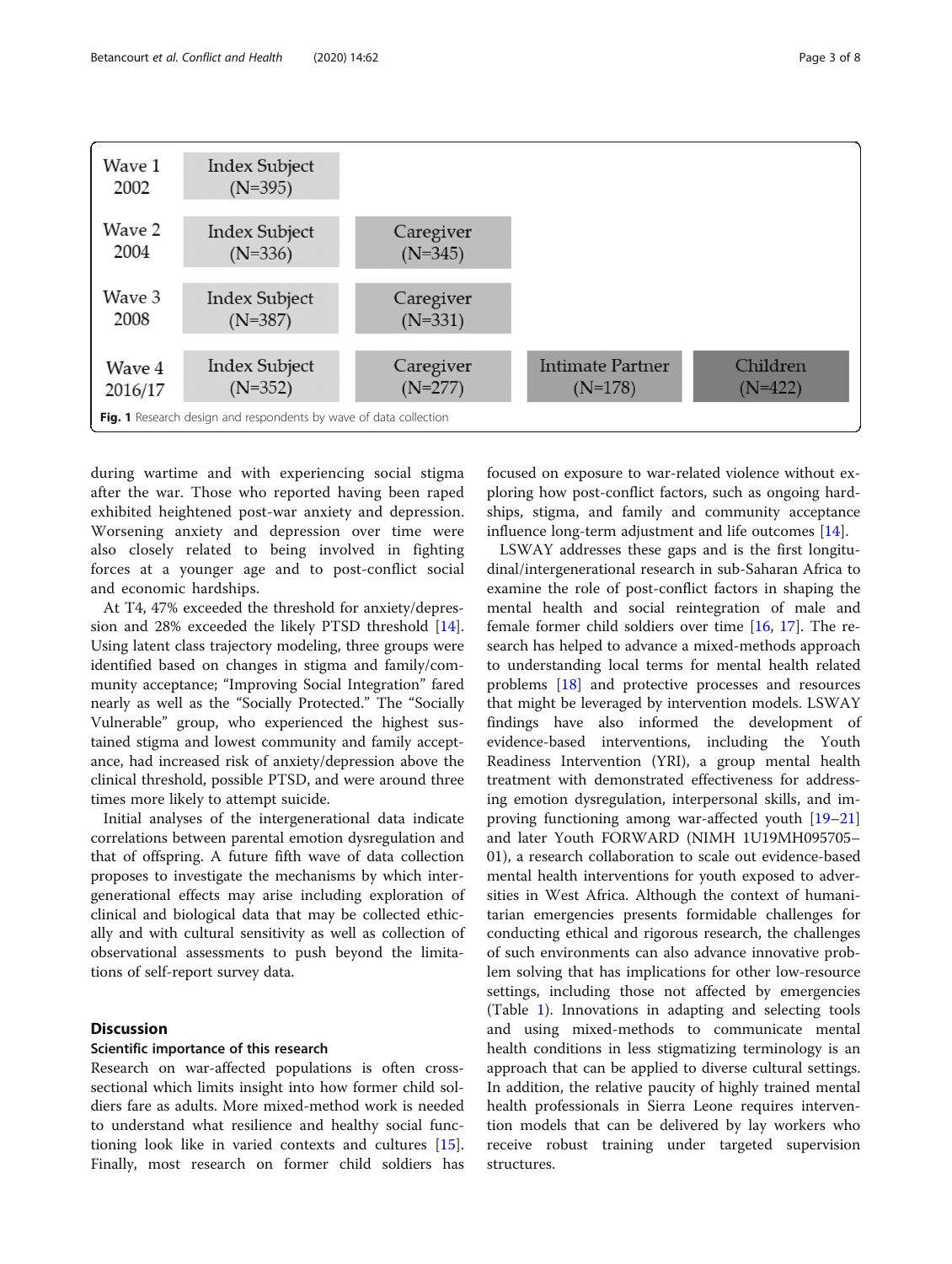<span id="page-3-0"></span>

|  |  | Table 1 Summary of research challenges and strategies in humanitarian contexts |  |
|--|--|--------------------------------------------------------------------------------|--|
|  |  |                                                                                |  |

| Challenge                                                                                 |                                                                                                | Strategies                                                                                                                                                             |  |
|-------------------------------------------------------------------------------------------|------------------------------------------------------------------------------------------------|------------------------------------------------------------------------------------------------------------------------------------------------------------------------|--|
| Ethical                                                                                   | Dismantling power differentials<br>between researchers and vulnerable                          | .CBPR to ensure community engagement, co-learning, and<br>involvement                                                                                                  |  |
|                                                                                           | populations                                                                                    | •Community advisory boards to reinforce and enrich investigation                                                                                                       |  |
|                                                                                           | Ensuring appropriateness, sensitivity<br>and relevance in local contexts                       | . Employ an ecological approach to investigate individual, family,<br>and community influences                                                                         |  |
|                                                                                           |                                                                                                | •Mixed-methods to establish culturally meaningful and valid<br>assessments                                                                                             |  |
|                                                                                           |                                                                                                | •Focus group discussions to refine items and determine cultural<br>appropriateness                                                                                     |  |
|                                                                                           |                                                                                                | -Develop locally derived measures in close consultation with local<br>staff and community members                                                                      |  |
|                                                                                           | Addressing risk of harm cases                                                                  | Anticipate risk of harm cases and develop rigorous protocols to<br>ensure participant safety, appropriate referrals, and follow-up                                     |  |
| Capacity/Sustainability                                                                   | Developing long-term, stable<br>partnerships                                                   | -Develop a capacity-building core to develop and deliver innova-<br>tive, locally relevant training and technical assistance programs                                  |  |
|                                                                                           | Establishing systems of follow-up                                                              |                                                                                                                                                                        |  |
|                                                                                           | Supporting rather than overburdening<br>professionals                                          |                                                                                                                                                                        |  |
| Logistical                                                                                | Adapting to unforeseen, adverse<br>circumstances                                               | . Anticipate and plan for them. When that fails, accept the<br>challenge presented, make appropriate adaptations to the<br>research process and consider opportunities |  |
| Conceptualizations and Assessment of<br>Mental Health in Diverse Cultures and<br>Contexts | Assessing mental health problems,<br>especially in the absence of validated<br>screening tools | . Involve local teams in qualitative data collection to understand<br>stigma and co- morbidity and to examine protective processes<br>linked to resilient outcomes     |  |
|                                                                                           | Addressing stigma around mental<br>health                                                      | . Use mixed methods models to select, adapt, or create measures<br>of mental health and related constructs                                                             |  |
|                                                                                           | Addressing co-morbidity                                                                        | . Use psychometric methods to subject tools to rigorous validation,<br>testing and refinement                                                                          |  |

# Conducting research in humanitarian settings Ethical challenges

When conducting research in humanitarian settings, it is important to recognize the power differential that exists between researchers and vulnerable populations. These dynamics must be carefully considered, and methodologies developed to ensure all stakeholders are engaged in equitable, ethical, and effective collaboration. LSWAY utilized concepts from community-based participatory research (CBPR) to ensure community engagement and study oversight [\[22](#page-7-0)–[25\]](#page-7-0). A commitment to CBPR methods meant the involvement of both community and academic partners in designing and implementing the research. CABs, comprising various stakeholder groups, were established to reinforce and enrich investigation.

Ethical challenges are inherent in working across cultures and a concerted effort is needed to ensure appropriateness, sensitivity, and relevance of research within the local context. LSWAY's scientific methods are informed by an ecological approach, which investigates individual, family, and community influences on child health and well-being [\[26](#page-7-0)]. We used mixed-methods to establish culturally meaningful and valid assessments of mental health, risk and protective factors, and social functioning [[27,](#page-7-0) [28\]](#page-7-0). Surveys contained a mix of standard and locally-derived measures, adapted and developed in close consultation with local staff and community members (Additional file [1\)](#page-6-0). Focus group discussions among youth and adults similar to the study population helped refine items and determine cultural appropriateness of scales.

Another ethical challenge is the potential for risk of harm cases. Such instances include risk of suicide, risk of physical or sexual abuse, risk of harming another person, or risk of being a victim of crime. Researchers must be prepared to respond should risk of harm cases arise; no easy feat in humanitarian settings where access to mental health treatment and social welfare services is often limited or nonexistent. Contextually grounded protocols provided study staff with structured approaches to address high-risk situations, while ensuring participant safety, appropriate referrals, and follow-up. RAs also received robust training on supporting participants as they recounted trauma experiences, often through roles plays and with input from CABs. Procedures included providing breaks as needed and bringing in study mental health workers when necessary. Those considered a risk to themselves or others or at risk of immediate harm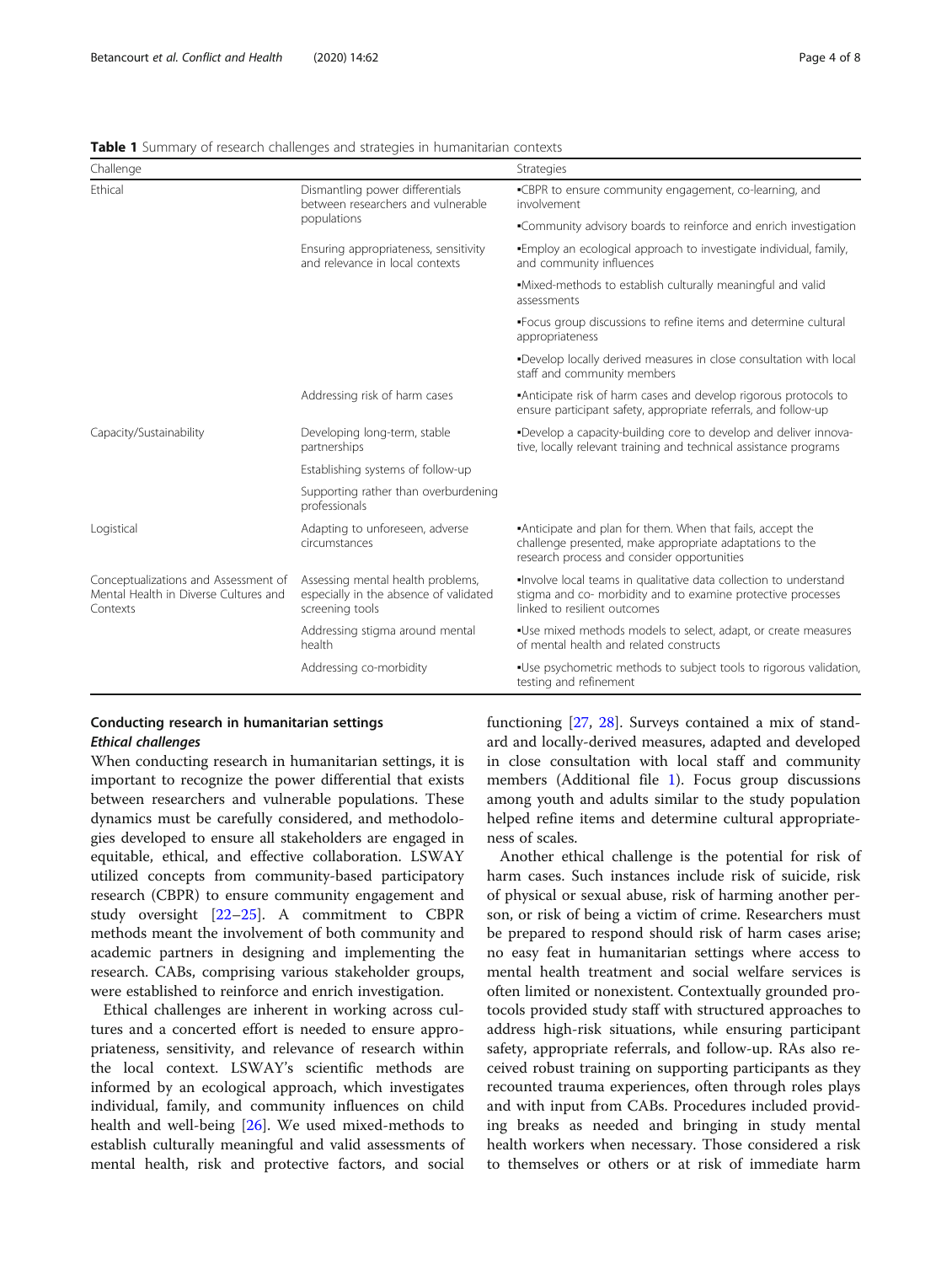due to abuse and neglect were referred for appropriate mental health care, social work services, and/or other appropriate authorities. Researchers dedicated seven months to prepare mechanisms and identify formal and non-formal supports to help anticipate, identify, and address risk of harm cases [[11,](#page-7-0) [16](#page-7-0)]. We considered it critical to anticipate and plan for referrals and to consider resources outside formal services. Local village leaders were instrumental to ensure safety and well-being of participants at risk of harm.

Another major ongoing ethical concern is protecting subjects' identities and the confidentiality of their data. Data security overall is an issue of importance when working in the context of sensitive topics. Study protocols require that all data are deidentified and linked only by unique ID numbers, and always stored separate from identifying information. Data are stored in encrypted formats, in password-protected cloud-based servers and all collaborators are asked to participate in weekly data review meetings and to abide by agreements on data use and ethics.

### Capacity/sustainability challenges

When LSWAY began in 2002, many NGOs were operating in the region to serve war-affected youth. However, as the country transitioned from a crisis to a fragile state, many organizations discontinued operations, presenting challenges to developing stable, long-term partnerships and establishing systems of follow-up essential for longitudinal research. The paucity of highly-trained professionals, their limited bandwidth given competing priorities, and limited funding to cover their efforts is another major challenge in Sierra Leone that requires strategies to support the few individuals qualified and interested in building research capacity. Technological barriers including poor cell phone coverage, inconsistent internet connection, and frequent power outages also limit access to capacity building opportunities such as webinars delivered by out-of-country experts.

As one of six goals identified in the Grand Challenges in Global Mental Health Initiative led by the National Institute of Mental Health and the Global Alliance for Chronic Disease [\[29\]](#page-7-0), capacity building has been recognized as a specific approach to closing the mental health treatment gap and transforming the lives of those individuals affected by armed conflict. Within Youth FOR-WARD, a primary aim is the development of a capacity building core that will develop and deliver locally relevant training and technical assistance programs to (a) increase the regional knowledge base and capacity for implementation research in mental health, (b) increase the use of science-based methods for developing mental health policies and programs, (c) increase the use of rigorous evaluation methods to measure program

effectiveness, and (d) accelerate efforts to scale up evidence-based mental health programs to close the mental health treatment gap.

### Logistical challenges

Even when anticipating and planning for challenges, unforeseen circumstances often arise throughout the research process. This is especially true of research in humanitarian settings and complex emergencies where volatile and precarious conditions are commonplace. Some challenges require careful consideration and innovative adaptation to the research strategy, partnerships, or resources. Other challenges require patience and problem solving in the face of major study interruptions and delays.

Some unforeseen challenges can be overcome with fairly simple adaptations, the delaying of timelines, or the shifting of resources. Following the death of the director of the collaborating NGO, researchers were forced to terminate the data collection at T2 after reaching only 56.5% of the original sample. To account for this abrupt change, the team re-interviewed 68.8% of the original sample at T3, including some who were not reinterviewed at T2. Thus, the research team accepted the challenge presented and made appropriate adaptations to the research process to address it.

Some challenges, however, carry more devastating disruptions and require creative responses. In the wake of the EVD crisis, data collection was suspended at T4 with NIH approval, and the Principal Investigator began fundraising and making plans to address the responses and psychosocial triggers of the outbreak in a separate study. Despite operating in a state of emergency, researchers drew from prior strengths and long-standing LSWAY partnerships and deployed a local team in Western Sierra Leone. Three waves of data collection assessed community knowledge, attitudes, and behaviors via surveys, and formative qualitative research to examine how warrelated trauma and/or past mental health problems affected residents' responses to health messaging and their engagement in both risky and health-promoting behaviors [[26](#page-7-0)].

Research examined associations between war exposures, PTSD symptoms, depression, anxiety, personal EVD exposure, and related behaviors among  $N = 1008$ adults (98% response rate) randomly sampled at the height of the epidemic (January–April 2015). Findings demonstrated that EVD risk behaviors were associated with depression and PTSD symptoms while EVD prevention behaviors were associated with higher anxiety, having a friend diagnosed with EVD, and higher previous war exposure, independent of mental health (see Additional file [2\)](#page-6-0). While this study is specific to the Western Area of Sierra Leone, its implications are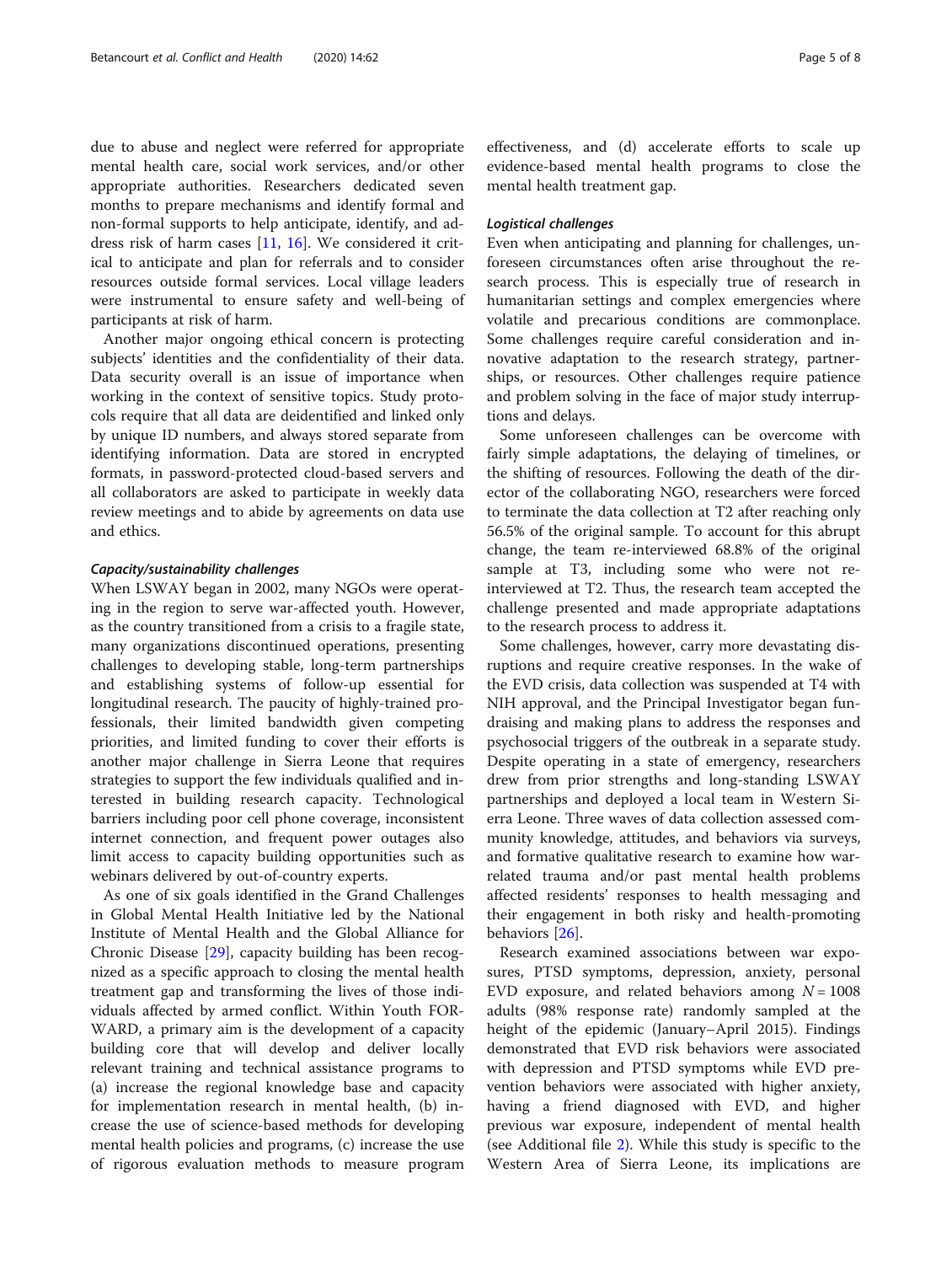Betancourt et al. Conflict and Health (2020) 14:62 Page 6 of 8

important for other countries affected by conflict and EVD, such as the Democratic Republic of the Congo, currently home of the second largest EVD outbreak to date as well as the many regions around the world affected by the global COVID-19 outbreak.

# Conceptualizations and assessment of mental health in diverse cultures and contexts

In the field of Global Mental health, there are challenges to assessing and determining levels of mental health problems as oftentimes areas affected by humanitarian disasters do not have readily available validated tools for screening mental health problems and providing reliable and valid psychometric properties making it possible to assess program effectiveness. In addition, the concept of disorder or pathology when many members of society are impacted may be stigmatizing or disempowering. In the context of complex trauma, the co-occurrence of mental health conditions such as depression and posttraumatic stress reactions, is common, making both assessment and intervention planning challenging.

### Research strategies

# Strategies to address challenges in conceptualizing and assessing mental health in diverse cultures and contexts

Our research team has built out models that apply a sequence of qualitative and quantitative methods to address some of the measurement challenges faced by the field (Fig. 2). We often collect qualitative data wherever possible early and with rapid approaches involving local RAs who speak both English and the local language and use this qualitative data to select, adapt, or create measures of mental health and related constructs and to subject these to rigorous quantitative validation tests and refinement via psychometric methods [[30](#page-7-0)–[32\]](#page-7-0). Similar approaches can be used to examine local protective processes linked to resilient outcomes that can become the "active ingredients" of strengths-based interventions.

### Lessons learned

In conducting mental health research with vulnerable populations, the research team should anticipate coming into contact with a significant number of vulnerable participants who require responses to ensure participant safety with referrals to higher levels of care. This is particularly true in research with vulnerable populations where participants are often asked to share sensitive and personal information but live in settings where access to mental health services is poor [[33](#page-7-0)–[36](#page-7-0)]. Anticipation of and planning in response to risk of harm cases before the study begins is an essential part of conducting research with vulnerable groups.

Another challenge regards sustainability and capacity. The CBPR process can ensure long-term, equitable partnerships are established, but capacity building efforts are needed in order to reduce the burden. For example, partnerships with community-based mental health professionals are vital for ensuring risk of harm cases are appropriately addressed. At the same time, however, researchers must understand the needs and realities of such systems of care. As such, capacity building efforts must be embedded in the partnership to ensure that mental health professionals on the ground are provided the opportunity to gain needed skills, participate in dissemination activities, and contribute to the policy-making process.

LSWAY and the process of working in a fragile setting like Sierra Leone has also highlighted the logistical

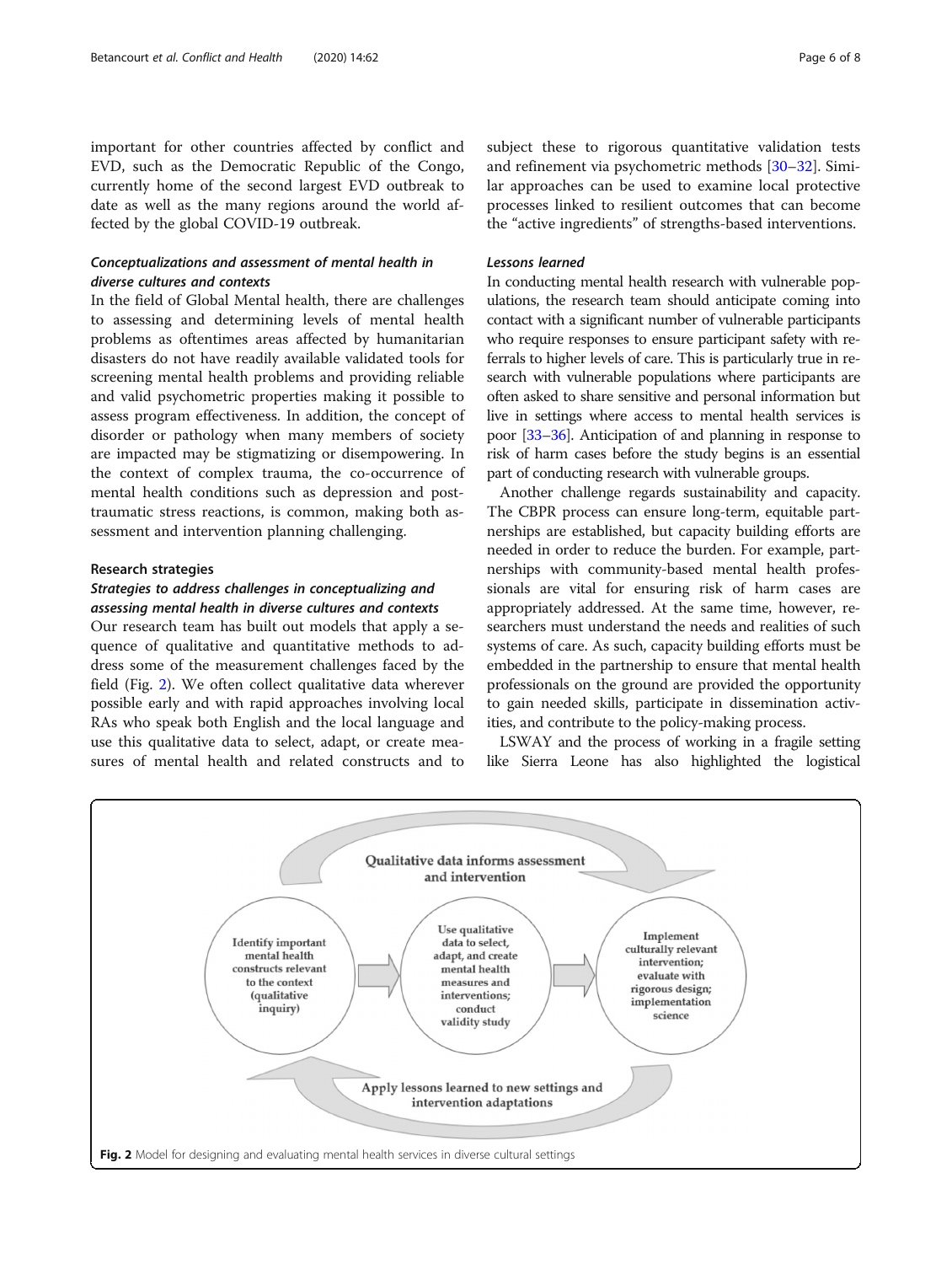<span id="page-6-0"></span>challenges of this work. While some challenges can be anticipated and planned for, like risk of harm scenarios, others are unforeseen, like the EVD epidemic. It is crucial that investigators and their in-country teams are flexible and adaptable, and engage in creative problem solving at all stages of the research process. Strong communication channels and partnerships are especially vital to this process with researchers being comfortable using a variety of communication modalities that are responsive to bandwidth and connectivity issues inherent in post-conflict settings.

Moving from observational to intervention research yields several insights. First, there is a need to move beyond a focus on past trauma and war experiences to address post-conflict factors and understand factors shaping risk and resilience. We advocate for greater investment in strengthening services to promote family and community acceptance, reduce stigma, and expand social supports. Our findings indicate that youth can positively affect their own family and community reintegration through selfregulation, prosocial behavior, and interpersonal skills, which are often disrupted by trauma exposure. Accordingly, targeted interventions can adapt evidence-based practices common in mental health interventions to enhance self-regulation, functioning, and interpersonal skills to support reintegration. Second, services should target those most in need-based on current assessments of distress and impairment, rather than durable "labels" that may lead to an increase in societal stigma for already vulnerable youth. Sustainable national and community-level systems are needed that respond to the social service needs of all youth and families that experience ongoing difficulties due to co-occurring forms of adversity inherent in war affected settings [\[37](#page-7-0)]. Finally, implementation science approaches can be applied to scaling up and scaling out [[38](#page-7-0)] relevant evidence-based interventions to strengthen social services while recognizing the need to adapt to the evolving needs of individuals and families.

### Conclusions

War-affected youth live with exposure to violence, loss, and separation during armed conflict as well as ongoing hardships. Contextual and individual factors influence whether such youth successfully overcome the effects of these traumas. Enhancing understanding of such factors can improve efforts to promote resilience in war-affected youth and target attention to youth most in need of psychosocial support. Given the current spread of armed conflict and disaster across many regions of the world, and the exposure of children and youth to adversity, it is imperative to understand the drivers of resilience in the aftermath of humanitarian crises and the long-term effects of compound adversity, so that those both directly and indirectly affected can resume positive life trajectories and reach their fullest developmental potential.

### Supplementary information

Supplementary information accompanies this paper at [https://doi.org/10.](https://doi.org/10.1186/s13031-020-00308-7) [1186/s13031-020-00308-7](https://doi.org/10.1186/s13031-020-00308-7).

Additional file 1. I SWAY Measures. Additional file 2. EVD Measures.

#### Abbreviations

CAB: Community Advisory Board; CBPR: Community-Based Participatory Research; DDR: Disarmament, Demobilization, and Reintegration; EVD: Ebola Virus Disease; LSWAY: Longitudinal Study of War-Affected Youth; NGO: Non-Governmental Organization; PTSD: Posttraumatic Stress Disorder; RA: Research Assistant; RUF: Revolutionary United Front

#### Acknowledgments

The authors gratefully acknowledge support from Caritas Freetown for their commitment to building the evidence-base regarding the longitudinal and intergenerational impact of armed conflict. Above all they would like to acknowledge the strength and perseverance of the participants who have experienced tremendous hardship yet find many pathways forward to achieve their ambitions.

#### Authors' contributions

TSB is PI of LSWAY, JF is the Associate Director for Research, RTB is a senior consultant and statistical expert for this research, and KK is a research analyst. All authors contributed to the writing and editing of this manuscript and approved the final version.

#### Funding

Research reported in this publication was supported by the Eunice Kennedy Shriver National Institute of Child Health & Human Development of the National Institutes of Health under Award NumberR01HD073349. The content is solely the responsibility of the authors and does not necessarilyrepresent the official views of the National Institutes of Health.

#### Availability of data and materials

Not applicable. If your manuscript does not contain any data, please state 'Not applicable' in this section.

#### Ethics approval and consent to participate

Ethics approval and consent was granted by the Institutional Review Board at the Harvard T. H. Chan School of Public Health under IRB Protocol 15145 and received in-country ethics approval by the Sierra Leone Ethics and Scientific Review Committee.

#### Consent for publication

Not applicable.

### Competing interests

The authors declare that they have no competing interests.

#### Author details

<sup>1</sup> Research Program on Children and Adversity, Boston College School of Social Work, Chestnut Hill, MA, USA. <sup>2</sup>Women's Studies Research Center Brandeis University, Waltham, MA, USA.

### Received: 7 April 2020 Accepted: 21 August 2020 Published online: 01 September 2020

### References

- 1. UNICEF. Children under attack. 2018. [https://www.unicef.org/children-under](https://www.unicef.org/children-under-attack)[attack](https://www.unicef.org/children-under-attack). Accessed 21 Oct 2019..
- 2. Betancourt TS, Thomson D, Vander Weele T. War-related traumas and mental health across generations. JAMA Psychiatry. 2018;75:5–6.
- 3. Save the Children. Stop the War on Children: Proctecting Children in the 21st Century. 2019.
- 4. Barenbaum J, Ruchkin V, Schwab-Stone M. The psychosocial aspects of children exposed to war: practice and policy initiatives. J Child Psychol Psychiatry. 2002;45:41–62.